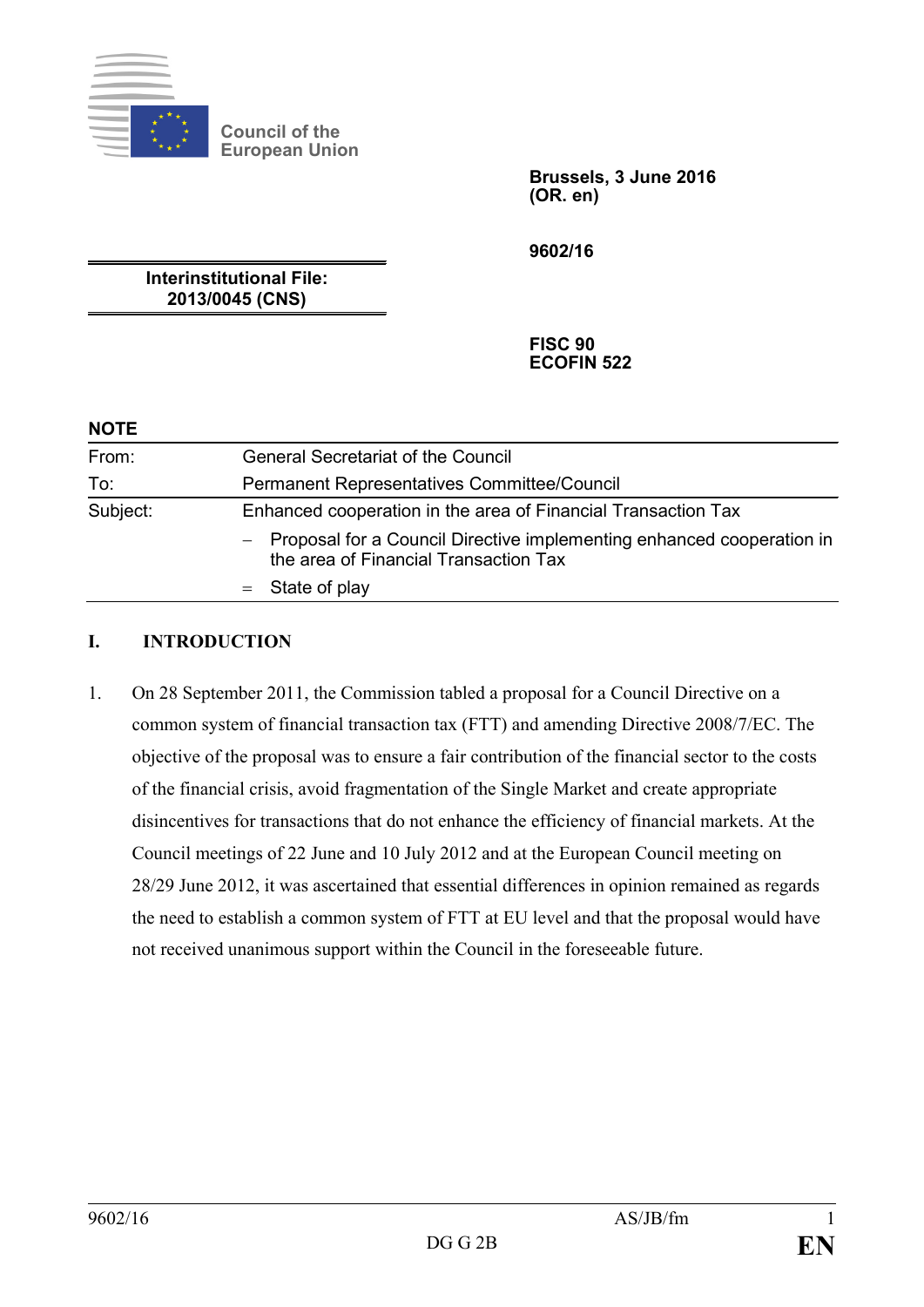2. On the basis of the request of eleven Member States (Austria, Belgium, Estonia, France, Germany, Greece, Italy, Portugal, Slovakia, Slovenia and Spain - hereafter referred to as "participating Member States"), and in accordance with the authorization of the Council of 22 January 2013**[1](#page-1-0)** , which was adopted following the European Parliament's consent given on 12 December 2012, the Commission on 14 February 2013 submitted a proposal for a Council Directive implementing enhanced cooperation in the area of financial transaction tax (hereafter referred to as the "Commission proposal"). This Commission proposal, essentially, mirrored the scope and objectives of the original FTT proposal put forward by the Commission in 2011.

## **II. STATE OF PLAY**

- 3. Following the preparatory work by the Working Party on Tax Questions (WPTQ), and, where relevant, by the High Level Working Party on Tax Questions (HLWP), the state of play on this dossier has been discussed at the following meetings of ECOFIN Council:
	- 6 May 2014, where the Ministers of ten participating Member States released a Joint Statement<sup>[2](#page-1-1)</sup>;
	- 7 November 2014**[3](#page-1-2)** and 9 December 2014**[4](#page-1-3)** , on the basis of the Presidency reports;
	- 8 December 2015**[5](#page-1-4)** , where, on the basis of the Presidency report, the Council took note of the progress achieved by the participating Member States and positions of the nonparticipating Member States. At that ECOFIN meeting, on the basis of a presentation by Austria, ten participating Member States (without Estonia) agreed the statement that was inserted into the minutes of that Council meeting<sup>[6](#page-1-5)</sup> (reproduced in the Annex to this note).

<span id="page-1-0"></span><sup>&</sup>lt;sup>1</sup> OJ L 22, 25.1.2013, p. 11.<br><sup>2</sup> See dee, 0200/14 EISC 70.

<span id="page-1-1"></span><sup>&</sup>lt;sup>2</sup> See doc. 9399/14 FISC 79 ECOFIN 445 and doc. 9576/14 PV/CONS 22 ECOFIN 460.

<span id="page-1-2"></span><sup>&</sup>lt;sup>3</sup> See doc. 14949/14 FISC 181 ECOFIN 1001.

<span id="page-1-3"></span>**<sup>4</sup>** See doc. 16498/14 FISC 222 ECOFIN 1159 and doc. 16753/14 FISC 230 ECOFIN 1188 CO EUR-PREP 50, points 36 to 46.

<span id="page-1-5"></span><span id="page-1-4"></span><sup>&</sup>lt;sup>5</sup> See doc. 14942/15 FISC 181 ECOFIN 947.<br>
<sup>6</sup> See doc. 15112/15 PV/CONS 72 ECOFIN 961 ADD 1.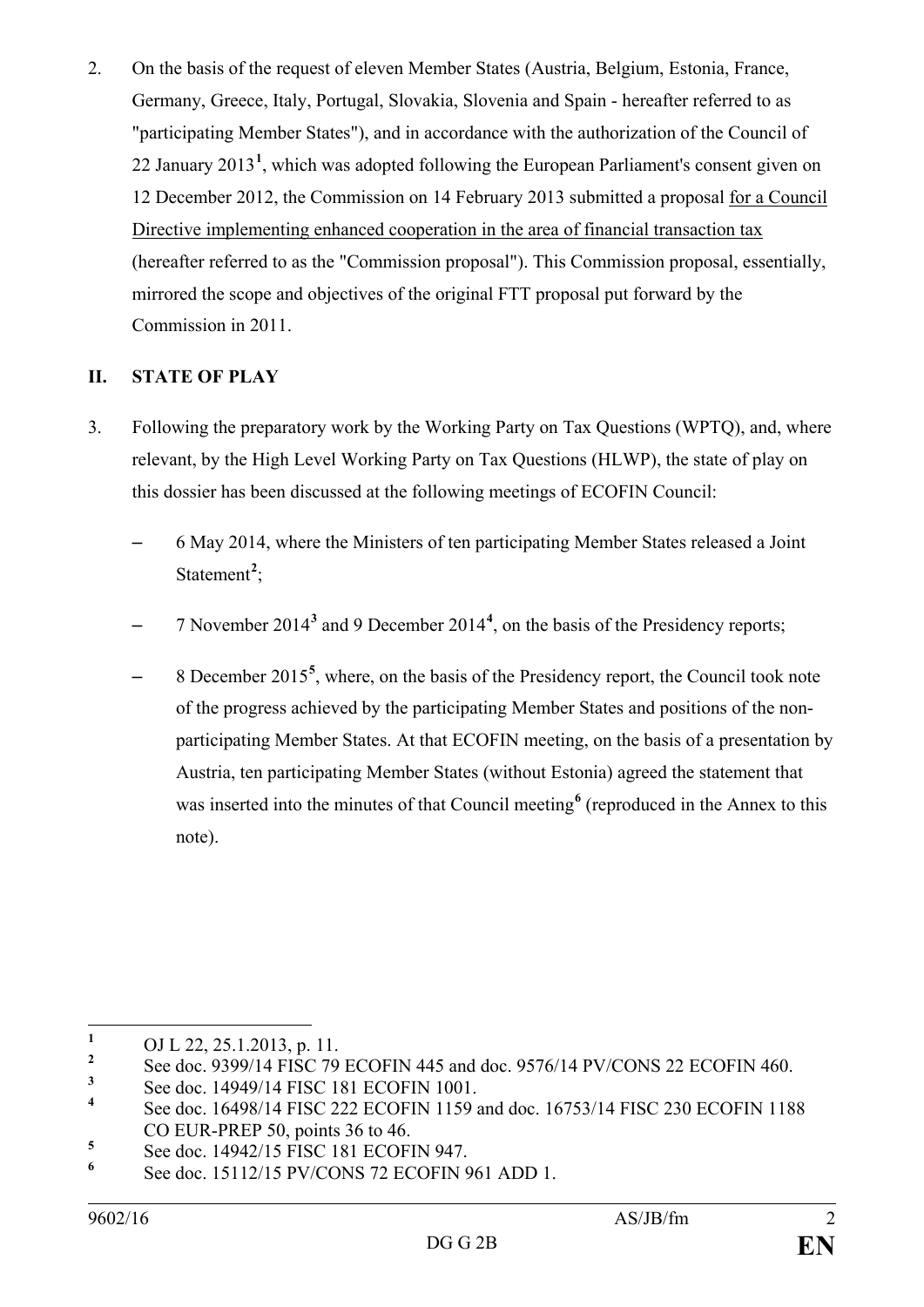- 4. On 16 March 2016, the Republic of Estonia has completed the formalities required to leave the enhanced co-operation on FTT**[7](#page-2-0)** .
- 5. Under the Netherlands Presidency, which enabled the continuation of discussions on this dossier among all Member States, during the first half of 2016, one WPTQ meeting took place, where, at the initiative of some of the participating Member States, the debate continued on selected issues that were already covered by the exchange of views at December 2015 ECOFIN, namely:
	- a) application of "issuance" and "residence" principles and the territorial scope for the  $\text{FTT}^{\boldsymbol{8}}$  $\text{FTT}^{\boldsymbol{8}}$  $\text{FTT}^{\boldsymbol{8}}$ ;
	- b) exemption from FTT of market making activities<sup>[9](#page-2-2)</sup>;
	- c) scope of transactions in derivatives contracts to be subject to the FTT**[10](#page-2-3)**.

## **III. RECENTLY DISCUSSED ISSUES**

# *a) Application of "issuance" and "residence" principles and the territorial scope for the FTT*

6. Point 1(d) of 8 December 2015 statement by 10 participating Member States is as follows: "The territorial scope of the tax should follow the Commission's proposal. It is now being determined whether it is more sensible to start taxation with only shares issued in the Member States participating in the enhanced cooperation. Important elements in this determination include relocation risks and administrative costs."

<span id="page-2-0"></span><sup>&</sup>lt;sup>7</sup> See doc. 7808/16 FISC 47 LIMITE.<br>8 See doc. 14042/15 FISC 181 ECOEL

<span id="page-2-1"></span>**<sup>8</sup>** See doc. 14942/15 FISC 181 ECOFIN 947, point 7 to 11.

<span id="page-2-2"></span>**<sup>9</sup>** See doc. 14942/15 FISC 181 ECOFIN 947, point 15 to 17.

<span id="page-2-3"></span>**<sup>10</sup>** See doc. 14942/15 FISC 181 ECOFIN 947, point 18 to 19.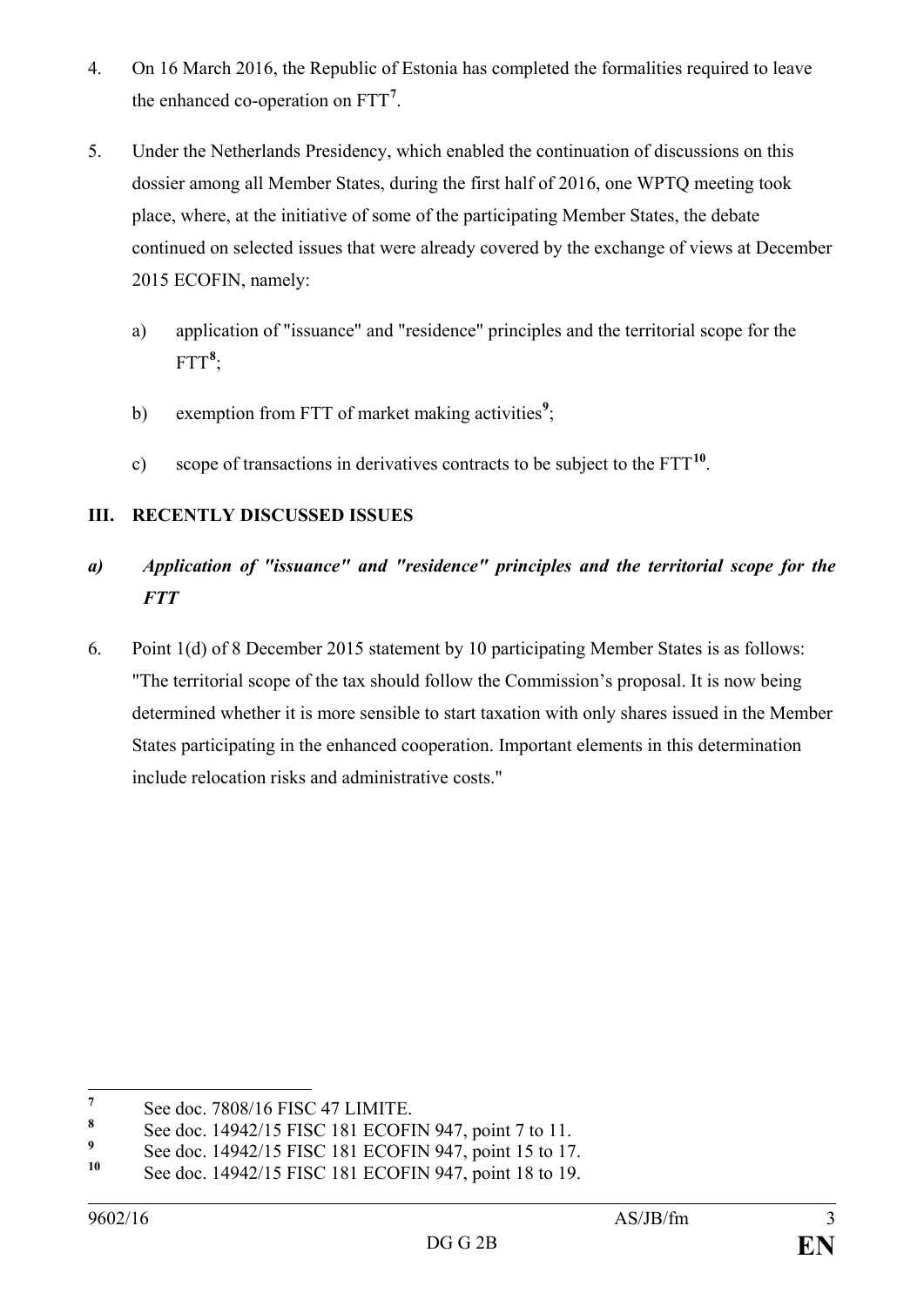- 7. To serve the objectives of the December 2015 statement on this issue, which is one of the most extensively discussed in the Council<sup>[11](#page-3-0)</sup>, some of the participating Member States have suggested that the compromise solution could contain the following elements:
	- i) lists of items falling under the definitions of "financial instruments" and "derivatives" contracts" could be designed in the draft Directive on FTT;
	- ii) an exemption could be foreseen that would exclude from FTT the transactions in shares issued in non-participating Member States. It would remain to be decided on whether such an exemption should be temporary and what could be the modalities for its possible review or modification. At WPTQ level, views were exchanged on whether, as a possible compromise, this exemption could cease to operate unless a decision by participating Member States is taken to extend its duration. In this context, further work would be required, in order to determine which voting modalities permitted under TFEU could be used for taking such a decision, as enhanced co-operation in this case is being pursued in the area of EU tax law, and the interests of all EU Member States have to be secured.
	- iii) as an additional feature, the participating Member States, that so wished, could nevertheless apply their own taxation rules to transactions in such shares, provided that EU law is respected (e. g. Art. 63 TFEU and the Capital Duty Directive) **[12](#page-3-1)**.
- 8. However, at WPTQ level, some participating Member States have maintained reservations on such a solution. A number of non-participating Member States have raised concerns that, as far as any extraterritoriality of a future FTT under enhanced co-operation is concerned, the design of FTT must adhere to the current EU legal framework and respect the competences, rights and obligations of the non-participating Member States.

<span id="page-3-0"></span>**<sup>11</sup>** See doc. 14949/14 FISC 181 ECOFIN 1001 points 18 to 23 and doc. 14942/16 FISC 181 ECOFIN 947, points 7 to 9.

<span id="page-3-1"></span><sup>&</sup>lt;sup>12</sup> Council Directive 2008/7/EC of 12 February 2008 concerning indirect taxes on the raising of capital (OJ L 46, 21.2.2008, p. 11).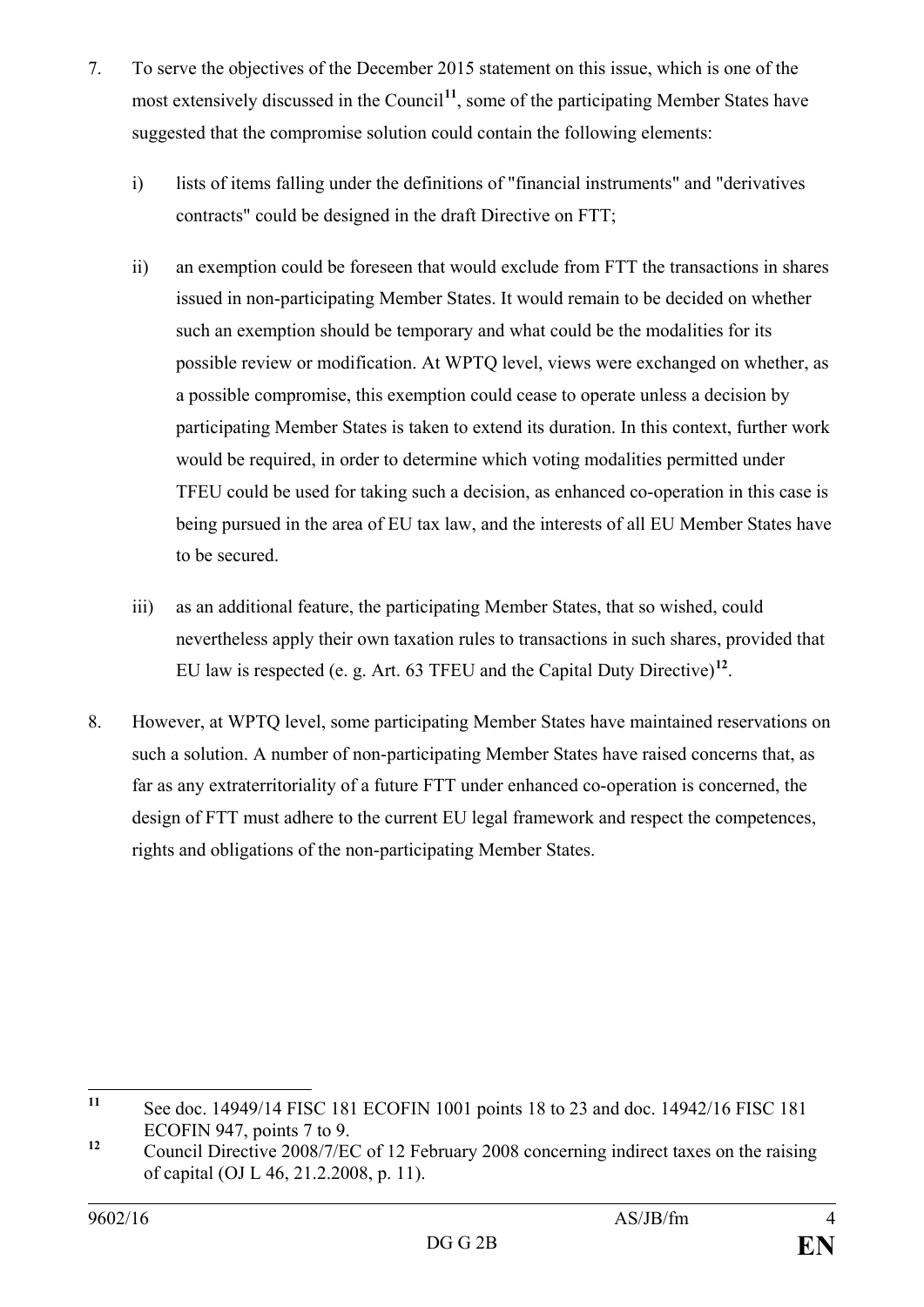#### *b) Exemption from FTT of market making activities*

- 9. Point 1(c) of the 8 December 2015 statement contains the sentence: "In order to sustain liquidity in illiquid market configurations, a narrow market making exemption might be required", as the need to include an exemption in the Directive on FTT was raised by some Member States and discussed extensively**[13](#page-4-0)**.
- 10. Noteworthy, for the purposes of financial supervision, a number of specifically designed definitions of "market maker" or "market making" exist, for example: Article 4(1) point 7 of Directive 2014/65/EU (MIFID), Article 2 point (k) of Regulation No. 236/2012 (the Short-Selling Regulation), etc. However, at technical level, a number of delegations signalled that it is complicated to find objective criteria for defining "market making" and distinguishing it from proprietary trading for the purposes of FTT.
- 11. At WPTQ level, many participating Member States shared the view a workable solution could be the definition of market making, based on MIFID Articles 17 and 48. As an additional aspect of the compromise, it could also be foreseen that participating Member States, under a set of conditions, apply lower than the standard FTT rate to certain financial transactions carried out by market makers. The decision to apply the reduced rate would rest with the participating MS of "deemed establishment" of the financial institution (market maker) concerned, and would be limited to the FTT due by the market maker on his part of the transaction only.
- 12. The unanimity of the participating Member States on this approach on market making exemption could not be reached, as at WPTQ level one participating Member State maintained a reservation on this point. Some non-participating Member States have raised concerns that such definition could potentially be too restrictive.

<span id="page-4-0"></span>**<sup>13</sup>** See doc. 14942/16 FISC 181 ECOFIN 947, points 15 to 17.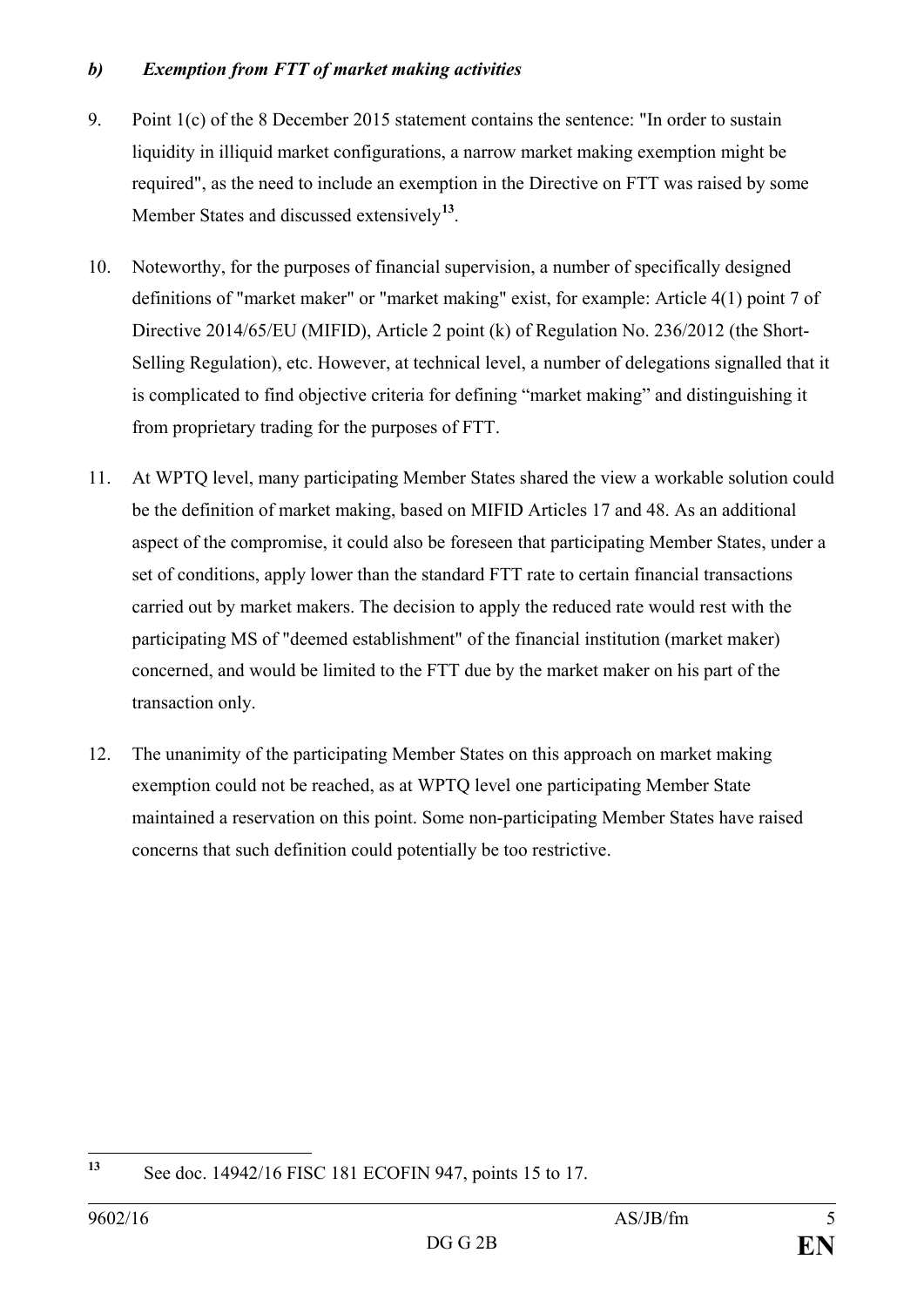#### *c) Scope of transactions in derivatives contracts to be subject to the FTT*

- 13. Point 2(b) of the statement of 8 December 2015 by 10 participating Member States contains the following sentence: "The taxation should be based on the principle of the widest possible base and low rates and it should not impact the cost of sovereign borrowing."
- 14. As one of the options, that was discussed at WPTQ, the draft Directive could contain a list of types of derivatives contracts, (possibly temporarily) exempt from FTT, the underlying assets of which are sovereign debt instruments. For a derivative contract to qualify for an exemption, the underlying "sovereign" asset would have to be issued by a "sovereign entity", that would also be listed in the Directive. Under the same principles, as explained in point 7(iii) of this note, the participating Member States could nevertheless apply their own taxation rules to transactions in those derivatives, provided they respect EU law.
- 15. However, the exchange of views at the WPTQ level has shown that there still remains an agreement to be reached on whether there should be such a (possibly temporary) list of derivatives exempt from FTT. Moreover, similarly as for the issue set out in point 7(ii) of this note, a compromise would still have to be found on a mechanism for a possible review or modification of the contents or duration of such an exemption, which would also have to be designed in a manner that respects the competences, rights and obligations of the nonparticipating Member States.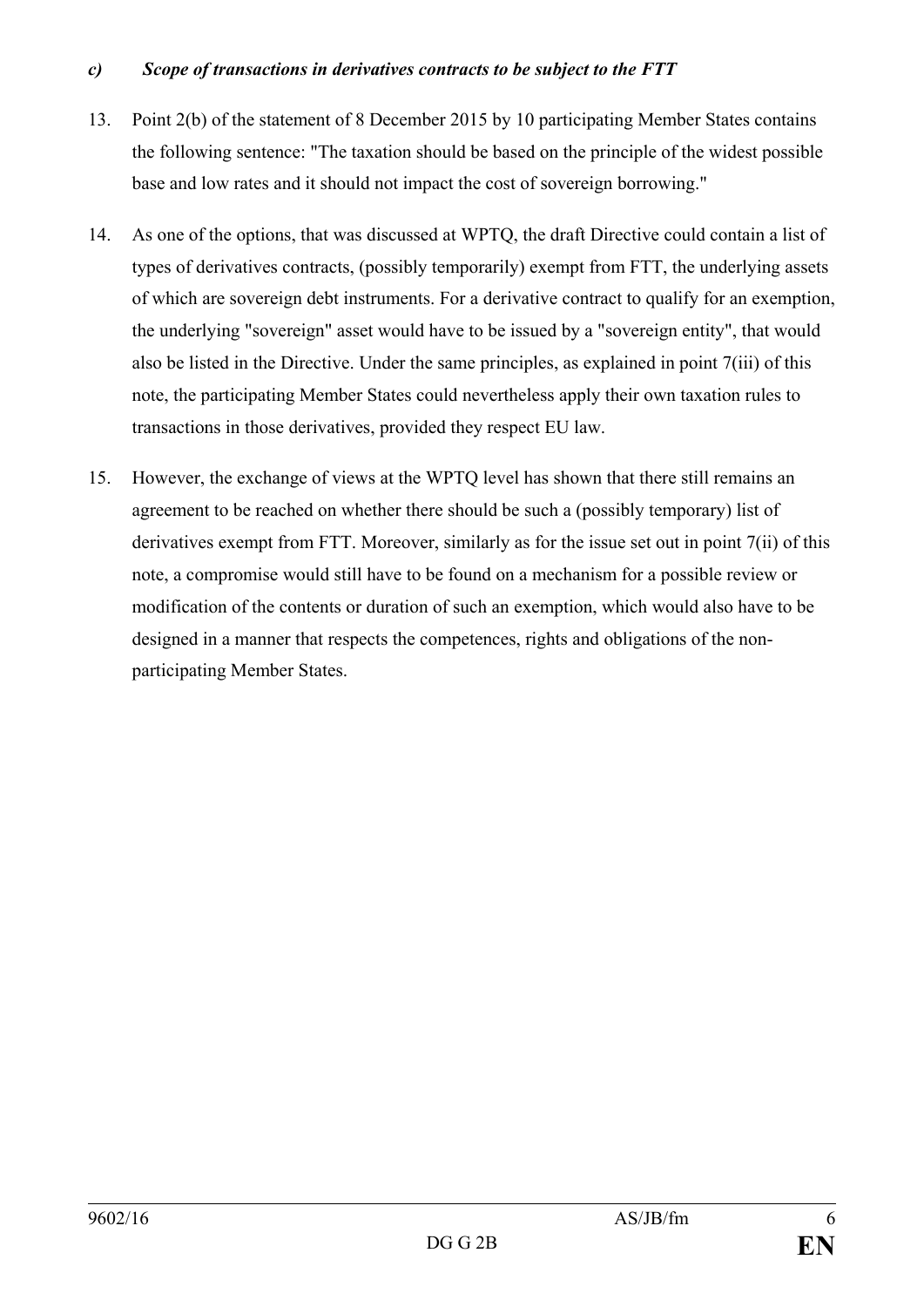#### **IV. THE WAY FORWARD**

- 16. Given that point 4 of the 8 December 2015 statement of the participating Member States implies that a decision on open issues relating to FTT under enhanced co-operation should be made until the end of June 2016, it is deemed appropriate that the state of play on this legislative file is discussed at ECOFIN level.
- 17. In the light of the foregoing, and as already indicated in the December 2015 ECOFIN report to the European Council on Tax matters**[14](#page-6-0)**, further work at the Council and its preparatory bodies will be required. A final agreement on this dossier to be reached among the participating Member States should respect the competences, rights and obligations of the non-participating Member States.
- 18. Against this background, the Committee of Permanent Representatives is invited to recommend to the Council to:
	- a) take note of the progress achieved to date; and
	- b) exchange views on the state of play on this dossier.

<span id="page-6-0"></span>**<sup>14</sup>** See doc. 15187/15 FISC 187 ECOFIN 968 Co EUR-PREP 50, point 40.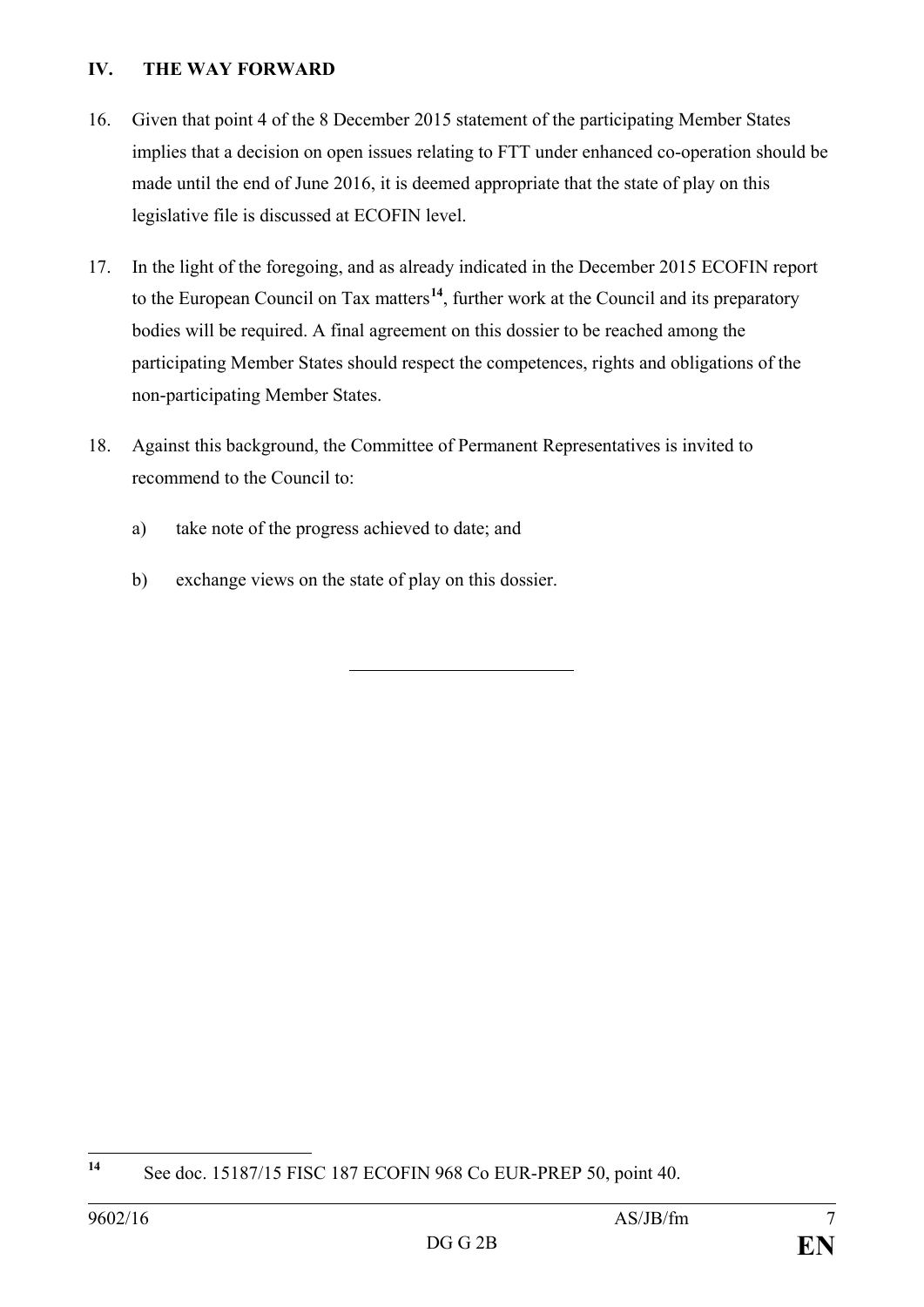# **EXTRACT FROM THE MINUTES OF THE 8 DECEMBER 2015 ECOFIN MEETING (DOC. 15112/15 ADD 1)**

# **Statement by Austria, Belgium, France, Germany, Greece, Italy, Portugal, Slovakia, Slovenia, Spain**

#### **Financial Transaction Tax**

We reached today an agreement on the tax that should have the following features:

- 1. Regarding shares:
	- a) All transactions including intra-day should be taxed.
	- b) All transactions in the chain should be taxed except agents and clearing members (when acting as facilitators).
	- c) In order to sustain liquidity in illiquid market configurations, a narrow market making exemption might be required.
	- d) The territorial scope of the tax should follow the Commission's proposal. It is now being determined whether it is more sensible to start taxation with only shares issued in the Member States participating in the enhanced cooperation. Important elements in this determination include relocation risks and administrative costs.
- 2. Regarding derivatives:
	- a) The territorial scope of the tax should follow the Commission's proposal (cumulation of residence and issuance principles with application of counterparty principle).
	- b) The taxation should be based on the principle of the widest possible base and low rates and it should not impact the cost of sovereign borrowing.